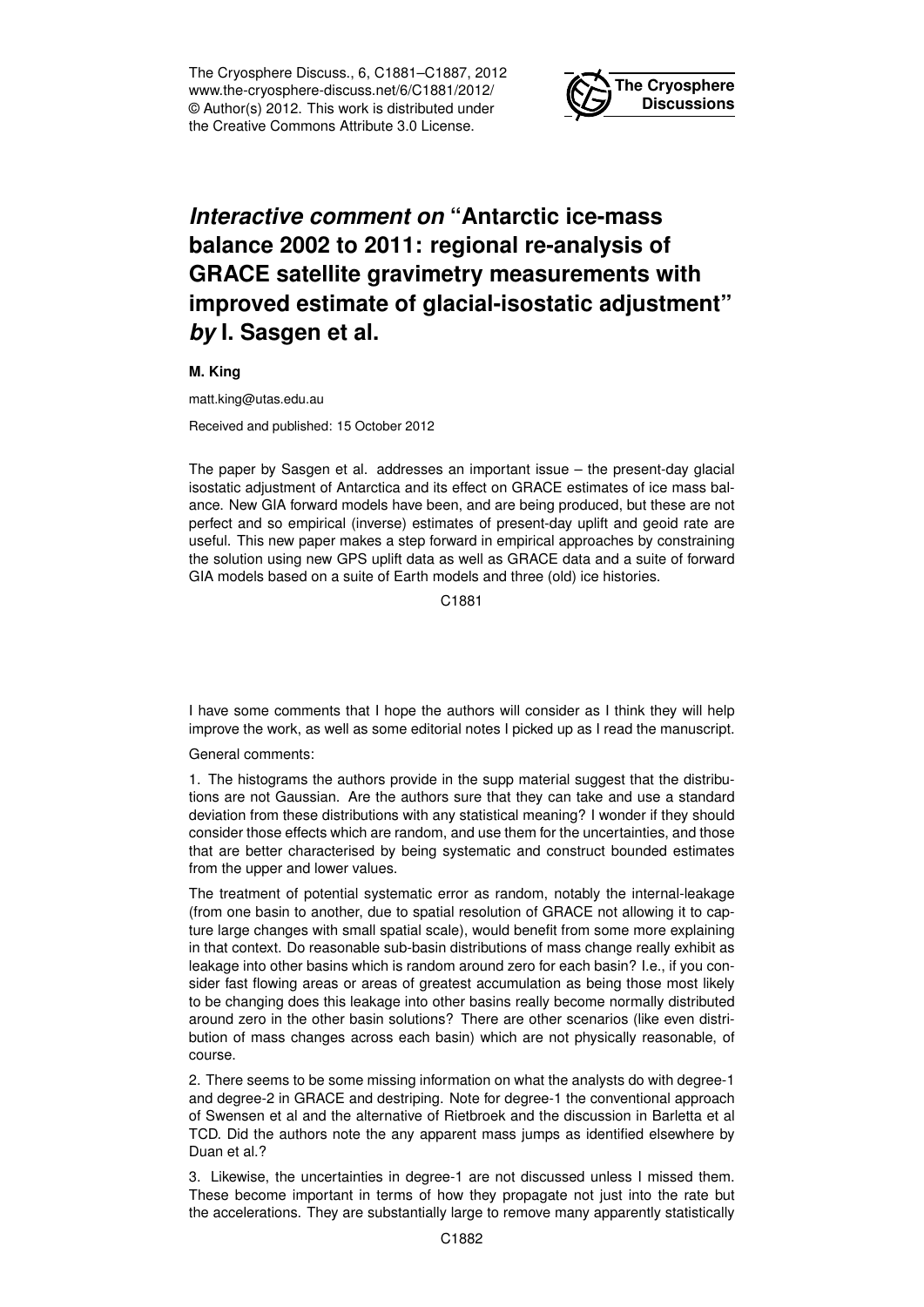significant accelerations.

4. There appears to be something strange with the results along the Siple Coast. Kamb Ice Stream is thickening very strongly (in reality) and yet the solutions presented suggest it (basin 18) is not thickening any more than basin 19 to the north. That cannot be right. I assume the authors noticed this, so I wonder if it is to do with the methodology or something else? If methodology then does it suggest issues elsewhere? Leakage between basins?

5. The authors' approach, if I understood correctly, scales the GIA uniformly across each of 5 regions to fit GPS or GPS/GRACE. They interpret mass changes in many basins within each of those 5 regions. Does that not mean that the sub-region GIA shape is entirely governed by the shape of the GIA model? If so, this is, in turn, largely governed by the shape of the ice history I think. So does this not mean that the ice histories play a very large role in the estimated ice mass changes in these basins within each adjusted region?

6. The ice histories are quite old, and in all cases no longer supported by more recent field geology for many areas of Antarctica. I guess the comes to the question in 5 – does this matter? It seems to me it must. Some commentary to discuss the reasonableness of the ice histories used is required – ie, justification against up-to-date glacial geology.

7. The authors may wish to include now the GPS rates given in Groh et al., 2012 and some discussion of their results

8. Do the authors consider temporal autocorrelation in the series? This is not commonly done, but it is obvious that after modelling various trends and period signals, the residuals are temporally correlated (i.e., not independent); not taking this into account makes the uncertainties too optimistic. Horwath and Dietrich GJI include a one-linear noting a factor of 2 increase (I believe more fully explored in Horwath's PhD thesis). The authors should include a consideration of this if they have not already, as this will

C1883

especially bear on what accelerations are statistically significant.

9. In this and earlier work by Sasgens et al, I have not been clear why the Ross Ice Shelf is not used as FRIS is – as a second "zero" mass change. Could the authors comment? By the way, I do not see the authors have considered that FRIS will experience non-steric sea level rise so is probably non-zero. It's a small bias (a few mm/yr water across WAIS) but it should be considered and at least commented on. That non-zero rise is probably entirely unknown in this region, but the author's own global GRACE estimates used for the far field elastic correction should give them an idea. The relative sea level change near the Ross Ice Shelf is constrained over the GRACE period by the tide gauge at Cape Roberts.

Editorial notes: P3705L7: in noting it is an improved GIA estimate I think the authors should explicitly state "empirical" here and throughout the paper. Non-specialists could be confused between this, which uses conventional GIA model code, and those that are conventional GIA forward models. L11: needs a reference epoch stated for the trends L13 should be "largest \*ice\* mass"

P3706L7: Add the significant uncertainty associated with input accumulation and some uncertainty in converting surface velocity to depth-averaged velocity. L15: Did the authors leave out lithospheric thickness for a reason? L17: there is an implicit expectation that GIA in Antarctica is uplift, whereas models for several years (IJ05) have suggested subsidence in EA. Worth making this possibility clear here to avoid propagating this misconception

P3707L1: as forL15 on previous page L6-11 is not entirely factually correct and could be shortened. The inland sites were being deployed since ∼1995 not 2007. The IGS sites remain very important for the analysis since they are most precise and pretty much all there is in East Antarctica. And the Thomas et al. results do not suggest the other sites provide an advance over them. I suggest that the authors just say that GPS uplift rates are now available across much of Antarctica but the longest, and hence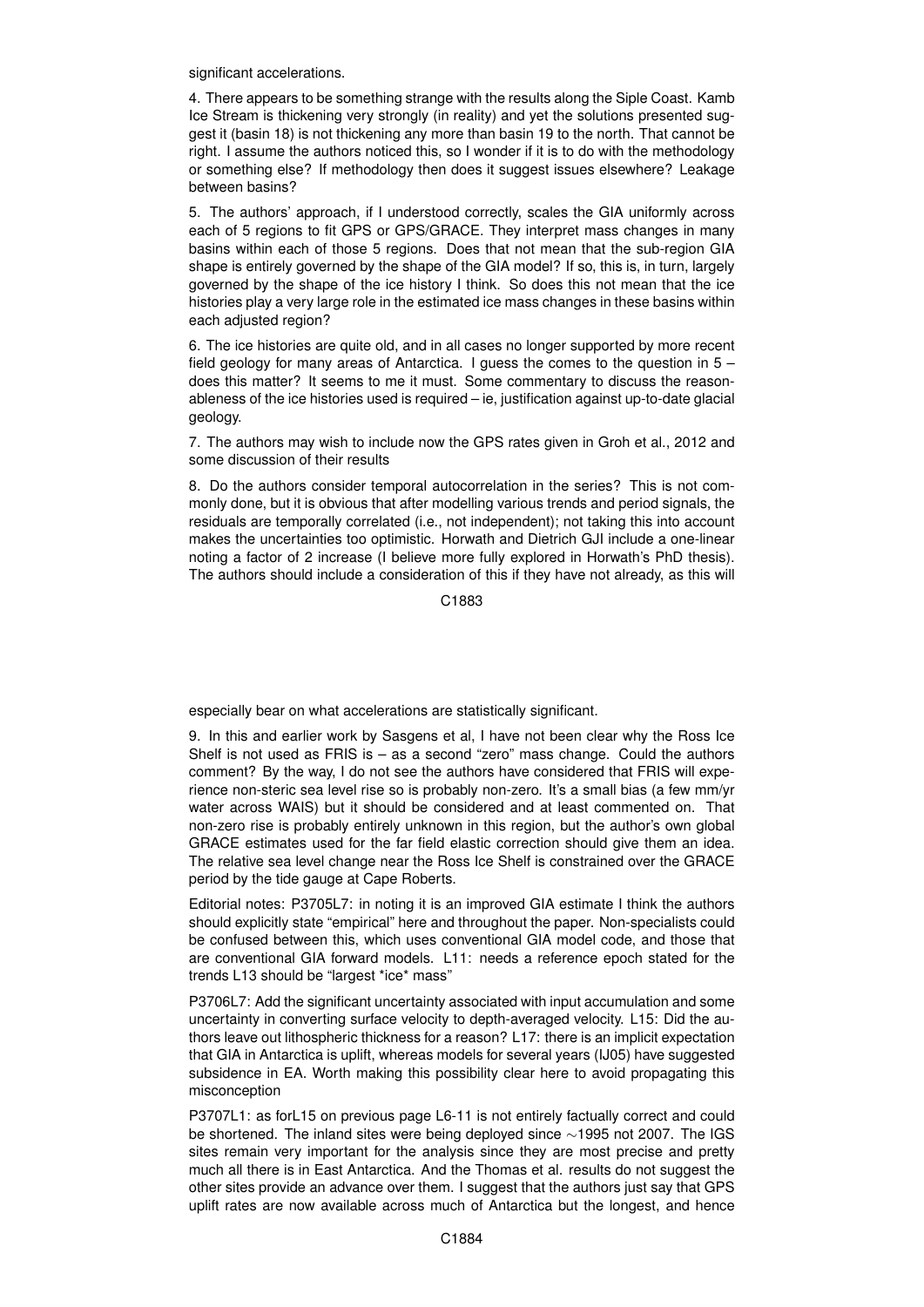most precise, records remain along the coastal perimeter. L15: ICE-5G importantly has the largest bulge on the Siple Coast, so this statement does not always hold true L28: "those consistent" should be "consistent with" but this is not entirely true even. The Whitehouse et al. model was compared to GPS uplifts at the end of the process but only tuned (in the case of the W12a modification) to it in the southern peninsula. So it is not entirely true to say they were selected to be consistent with GPS. It would be more true to say it was selected to fit geologic and relative sea level constraints and, in the southern AP, GPS uplift rates.

P3708L18: perhaps start as "A priori, this involves . . ."

P3709L12: is there a citation for the reference to limitations in this model? L25: given this is just referring the post-breakup period the O'Higgins site is called OHI2. It probably cannot be said that SMRT is dominated by post-Larsen B breakup since our record ends in 2004 I think

P3710L6: this is an important correction. Note, the given term may over-estimate the effect for some of the earlier GPS data, given the acceleration of Greenland mass loss since the mid 1990s. L20: empirical estimate

P3711: delete "the" from section 3.1 title L26: the 80km lithosphere in the AP should be noted as being way too high for the northern Peninsula (e.g., Yegorova et al., 2011) and that the results could be affected by that in the northern-most basin.

P3712: it's worth noting that the method effectively results in non-physical behaviour at the boundaries of the region; that is jumps (although this is not a big issue in my mind) L20: the GPS sites that are co-located but have 2 different velocities (like the WAGN sites) will be heavily correlated because they are co-temporal and hence rely on the same GPS satellite orbits – do the authors consider this correlation?

P3713: eq 2: does the first FtC<sup> $\hat{}$ </sup>-1F need to be (FtC $\hat{}$ -1F) $\hat{}$ -1? F is the design matrix, but it would be helpful if the authors explained exactly its form L9: "long-wavelength GIA

C1885

signal covers entire Antarctica" – this is somewhat imprecise since it's only the very low degrees that do this – say up to degree 6-10. L17: "four sectors" – do you mean instead of 5? This needs a little more explanation L20: state the aliasing periods used since these have varied in the literature. Moore and King (2008) also give the K2 sideband as potentially important – did you examine this? What about S2 alias to 161 days – won't bias velocities but could reduce trend uncertainties? Were these computed per site or on some grid (the tidal aliasing will be regionally coherent)?

P3714L7: "permuting" may be better as "iterating"

P3716L14: how do you treat the correlation between the GRACE-derived GIA model and the GRACE data itself? Is this correlation sufficiently small to treat them as independent? L16: are the errors 1 sigma or 2 sigma? What is the reference epoch (t=0) for the velocities? This is critical to specify when estimating accelerations as well. L19: the basins are switched here accidently – basin 22 is Pine Is and 21 is Thwaites. It is Thwaites losing the greater mass!

P3717L8: is it Maude or Maud?

P3718L17: state reference epoch again L29: cf Groh et al who have strong Amundsen Sea GIA P3719L11: worth noting that it is not as negative as the -200Gt/yr (for 2006) of Rignot et al 2011 either.

references Duan J, Shum CK, Guo J, Huang Z. (2012). Uncovered spurious jumps in the GRACE atmospheric de-aliasing data: potential contamination of GRACE observed mass change. Geophysical Journal International, 191, 83-87. doi: 10.1111/j.1365- 246X.2012.05640.x.

Groh A, Ewert H, Scheinert M, Fritsche M, Rülke A, Richter A, Rosenau R, Dietrich R. (2012). An Investigation of Glacial Isostatic Adjustment over the Amundsen Sea Sector, West Antarctica. Global and Planetary Change, 98–99, 45-53. doi: 10.1016/j.gloplacha.2012.08.001.